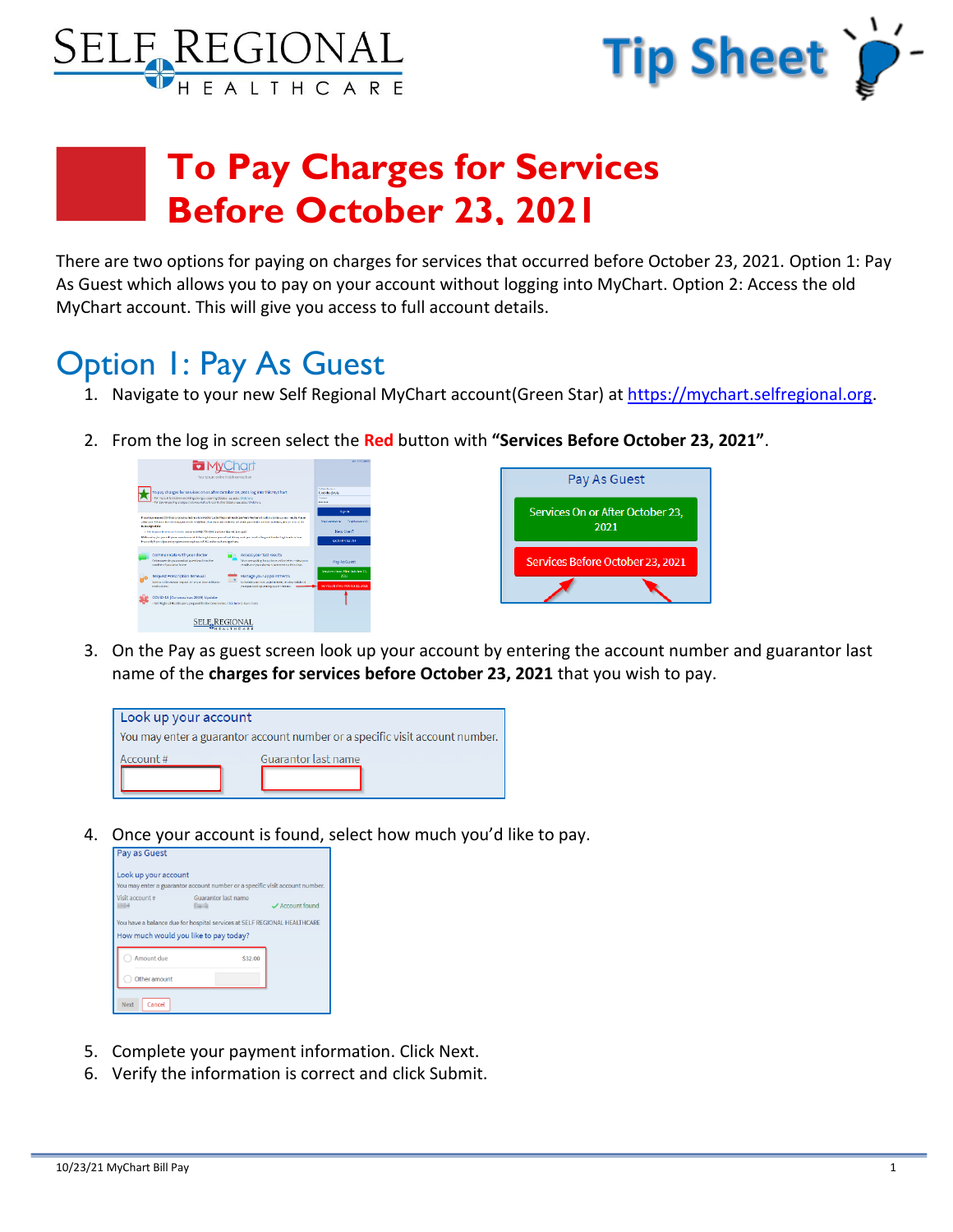



### Option 2: Access Old MyChart Account

- 1. Navigate to your new Self Regional MyChart account(Green Star) at [https://mychart.selfregional.org.](https://mychart.selfregional.org/)
- 2. Use the alert on the Welcome screen to jump to the Billing Summary. You can also access the Billing Summary from the Menu.



3. Click on the link in the pink box to access your old MyChart account.



4. The old MyChart login screen (Red box) will pop-up. Log into your old MyChart account. Your password should be the same as the new MyChart unless you recently updated your password (For password issues, please contact the MyChart support line at 864-725-2737).



5. Once logged in you will be taken to your Billing Summary. Click "Pay Now" and continue through the normal payment process.